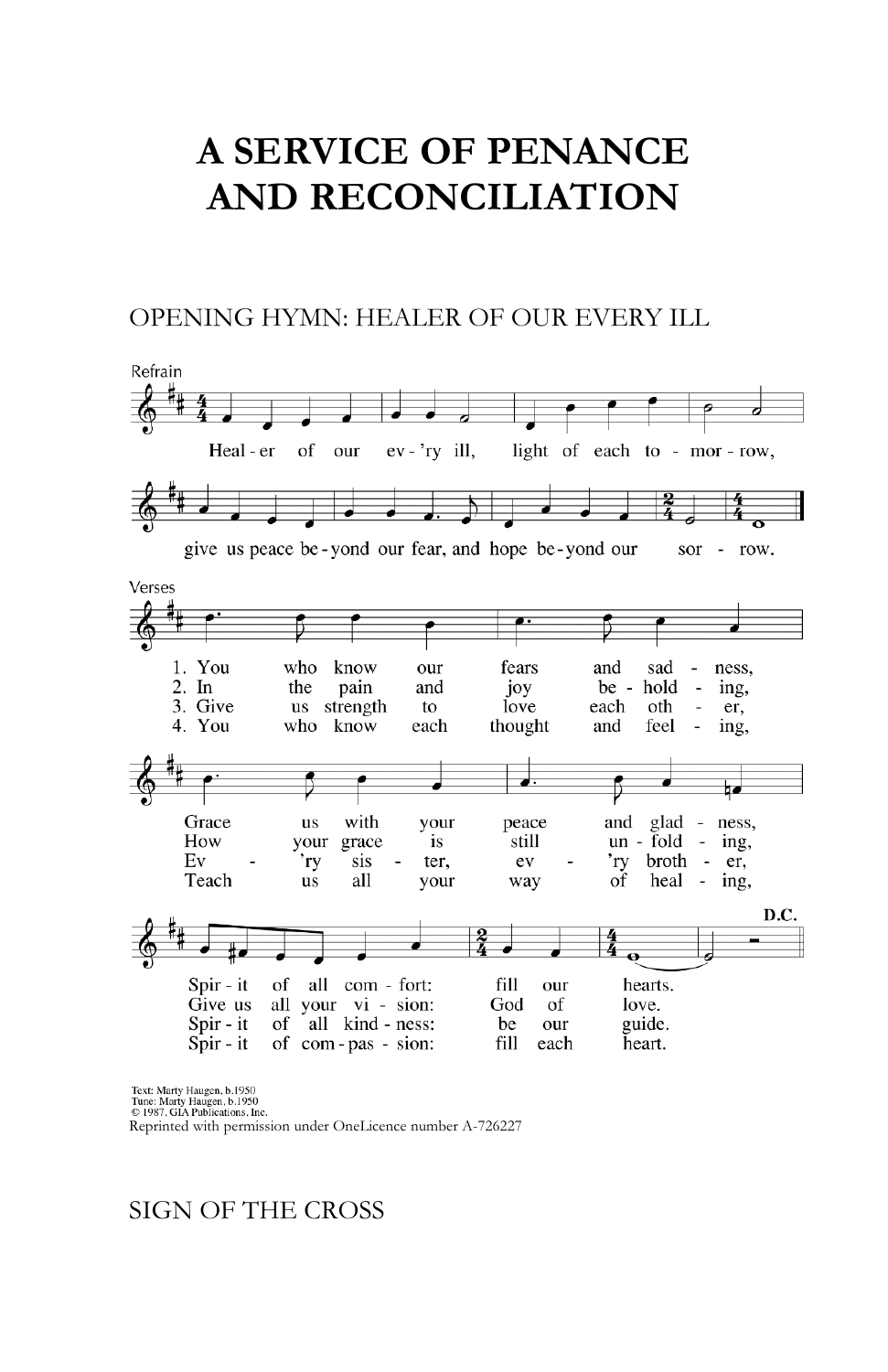## APOSTOLIC GREETING

## OPENING COLLECT

God, you are the source of every blessing and for this we offer you our thanks and praise. Ever aware of our sinfulness, we ask that you illuminate the darkness of our hearts, with the light of your mercy. Through the ministry of your church, give us the grace to bear witness to your love. We ask this through our Lord Jesus Christ, your Son, who lives and reigns with you in the unity of the Holy Spirit, one God forever and ever.

### FIRST READING: Micah 7:18:19

Who is a God like you, who pardons sin and forgives the transgression of the remnant of his inheritance? You do not stay angry forever but delight to show mercy. You will again have compassion on us; you will tread our sins underfoot and hurl all our iniquities into the depths of the sea. You will be faithful to Jacob, and show love to Abraham, as you pledged on oath to our ancestors in days long ago.

PSALM 51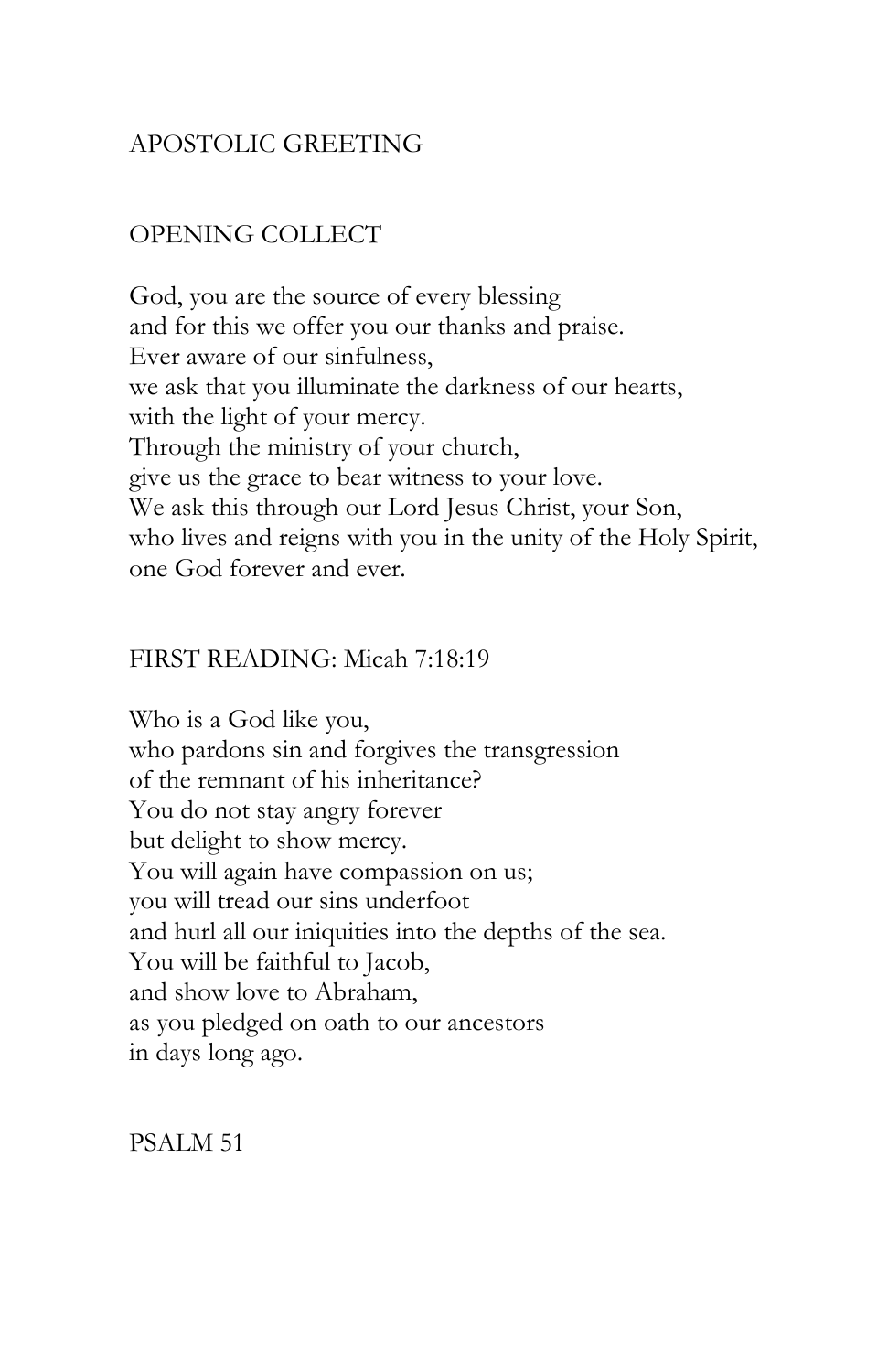## GOSPEL: JOHN 7:53-8:11

At dawn he appeared again in the temple courts, where all the people gathered around him, and he sat down to teach them. The teachers of the law and the Pharisees brought in a woman caught in adultery. They made her stand before the group and said to Jesus, "Teacher, this woman was caught in the act of adultery. In the Law Moses commanded us to stone such women. Now what do you say?" They were using this question as a trap, in order to have a basis for accusing him.

But Jesus bent down and started to write on the ground with his finger. When they kept on questioning him, he straightened up and said to them, "Let any one of you who is without sin be the first to throw a stone at her." Again he stooped down and wrote on the ground.

At this, those who heard began to go away one at a time, the older ones first, until only Jesus was left, with the woman still standing there. Jesus straightened up and asked her, "Woman, where are they? Has no one condemned you?"

"No one, sir," she said.

"Then neither do I condemn you," Jesus declared. "Go now and leave your life of sin."

HOMILY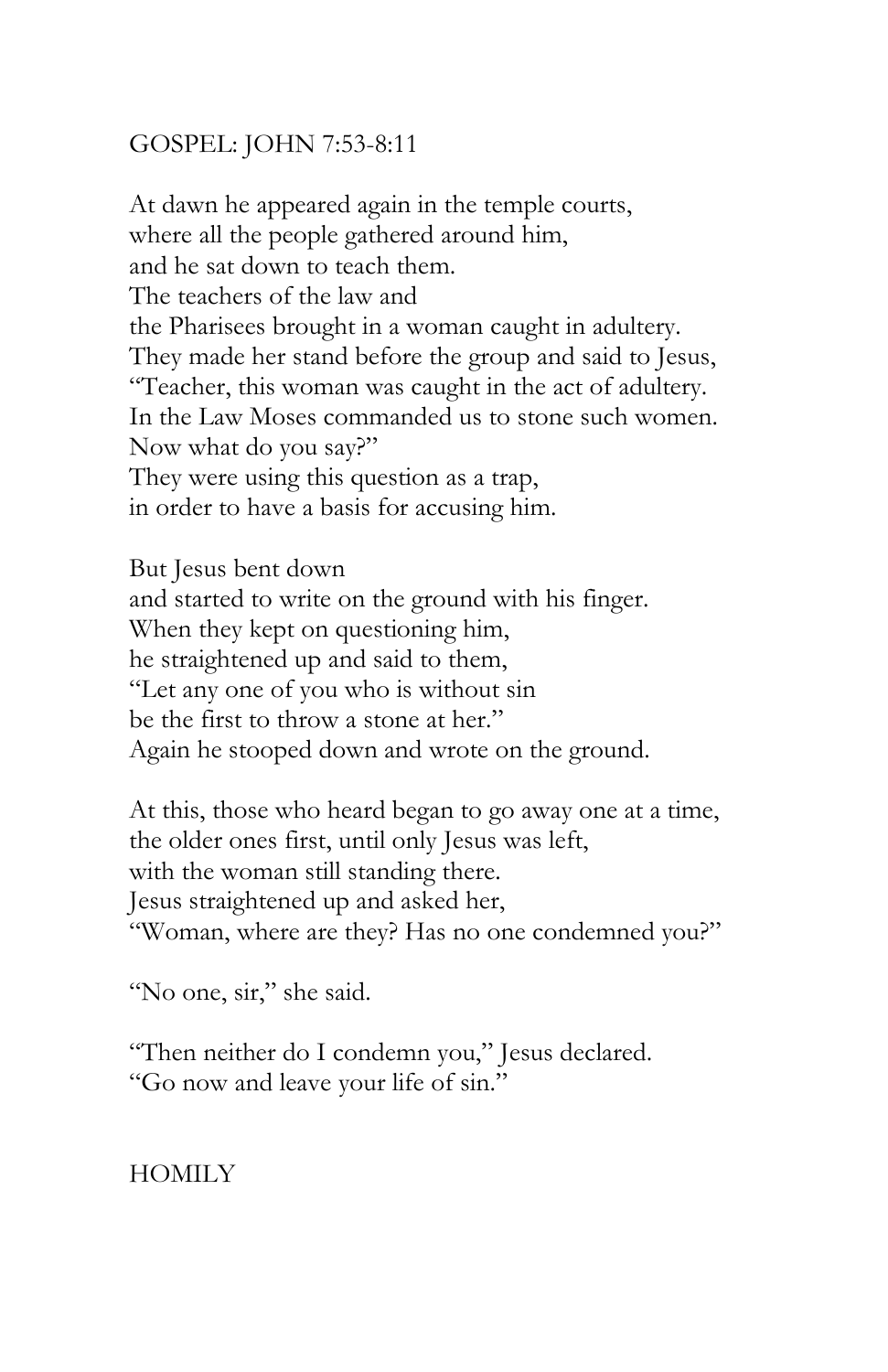# INSTRUCTION ON SACRAMENTAL RECONCILIATION

# PERIOD OF PERSONAL PREPARATION AND EXAMINATION OF CONSCIENCE

Do I make my relationship with God my first priority? Do I take time for prayer and reflection? Do I celebrate the sacraments well prepared and regularly?

Do I assist in the Church's mission? Do I give freely of my time, my resources and my prayer? Do people come to know God through my words and actions?

Do I use the name of God to curse others? Does my language build others up or tear them down? Does my vocabulary give scandal to others?

Do I take time to nourish the relationships in my life? Do I tend to the needs of my parents, my spouse, my children and my friends?

Do I allow the Gospel to influence how I engage the community? Do I allow the Good News to affect my business practices and my engagement in politics?

Do I seek to live with integrity and justice?

Do I appreciate my sexuality as a gift and treat myself and others with dignity and respect? Do I engage in behaviours which belittle others?

Do I work to promote the dignity of life from conception to natural death?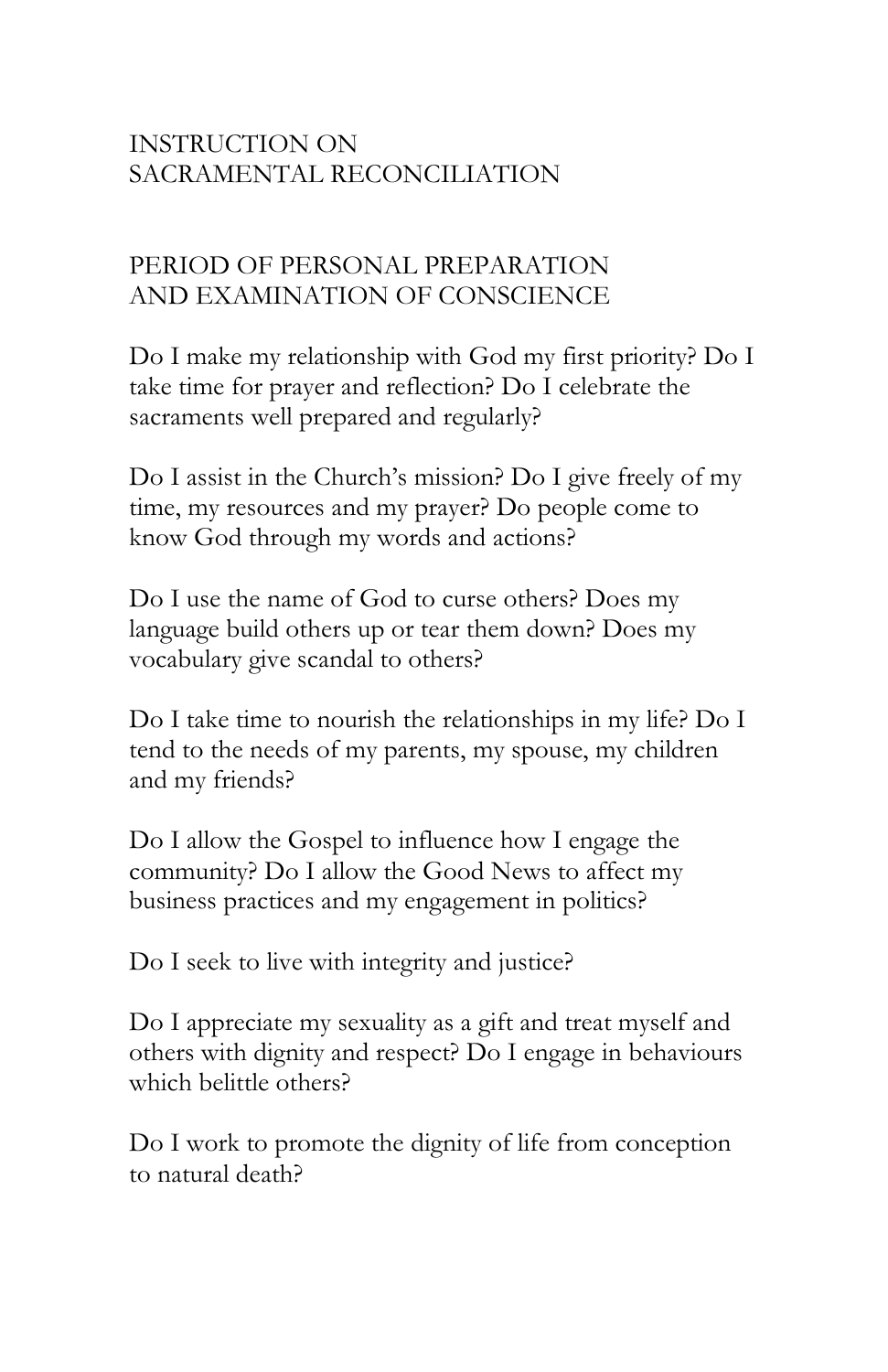Do I seek to create an environment where life can flourish? Do I choose to live simply so that I am able to share God's bounty with others?

Do I live in a way which is moderate and balanced through what I eat and drink? Do I tend to the needs of my body with proper exercise and good living?

Do I engage in gossip or in other conversations which harm the reputation of others? Do I belittle others to make myself feel bigger or to get ahead?

Do I hold on to grudges or resentments? Do I extend forgiveness to others as I seek forgiveness from God?

### THE CONFITEOR

I confess to almighty God and to you, my brothers and sisters, that I have greatly sinned in my thoughts and in my words, in what I have done and in what I have failed to do, through my fault, through my fault, through my most grievous fault; therefore I ask blessed Mary ever-Virgin, all the Angels and Saints, and you, my brothers and sisters, to pray for me to the Lord our God.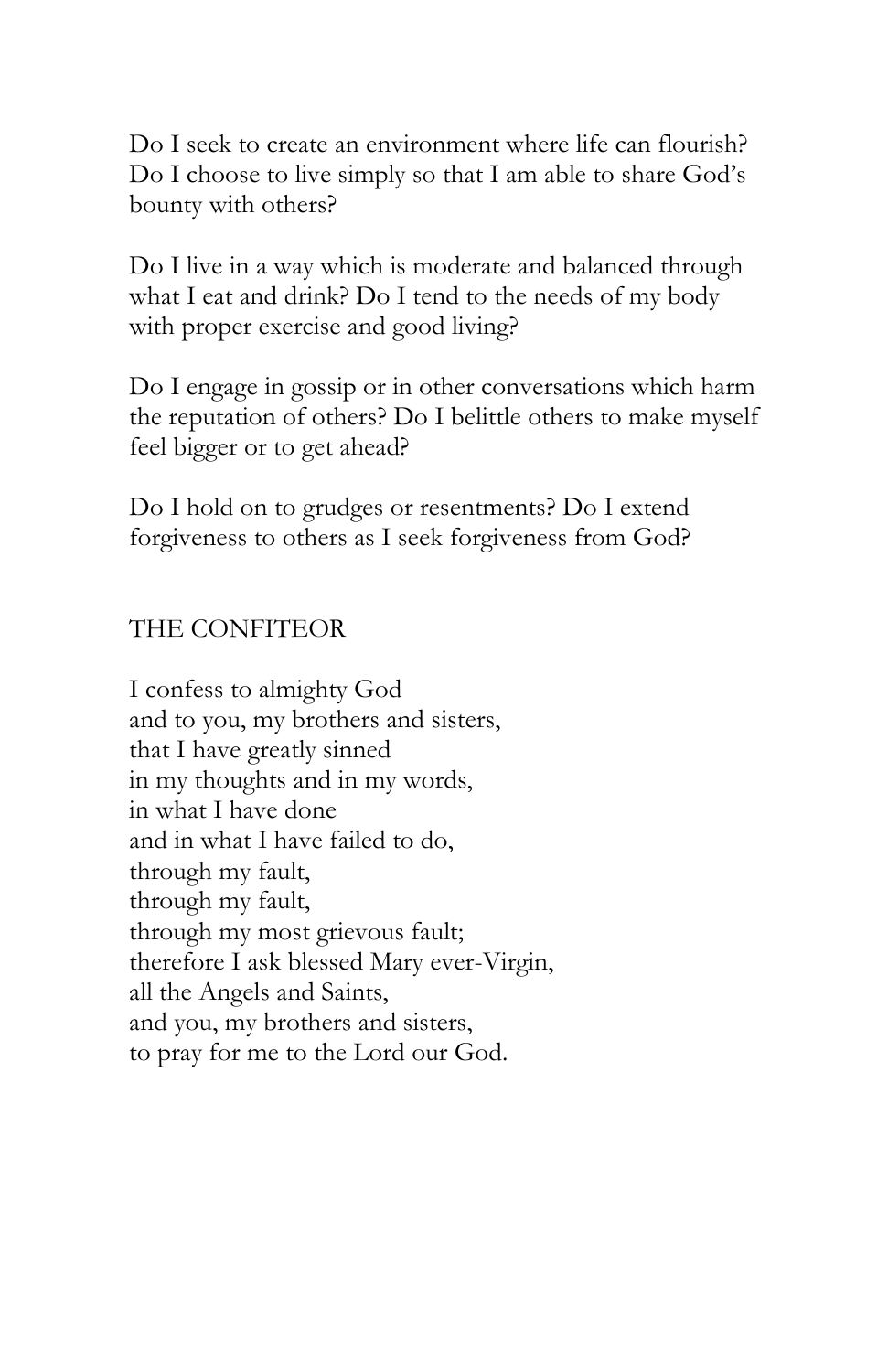## WORDS OF ABSOLUTION

God the Father of mercies, through the death and resurrection of his Son has reconciled the world to himself and sent the Holy Spirit among us for the forgiveness of sins; through the ministry of the Church may God give you pardon and peace, and I absolve you from your sins in the name of the Father, and of the Son and of the Holy Spirit. Amen.

## THE LORD'S PRAYER

## CLOSING COLLECT

God of goodness, having experienced your tender care, in this time of healing, we ask that we might go forth from this place, confident in your goodness, sure of our identity as your beloved children and ever more willing to be messengers of the gospel. In a spirit of joy and thanksgiving, we make our prayer through Christ our Lord.

#### BLESSING AND DISMISSAL